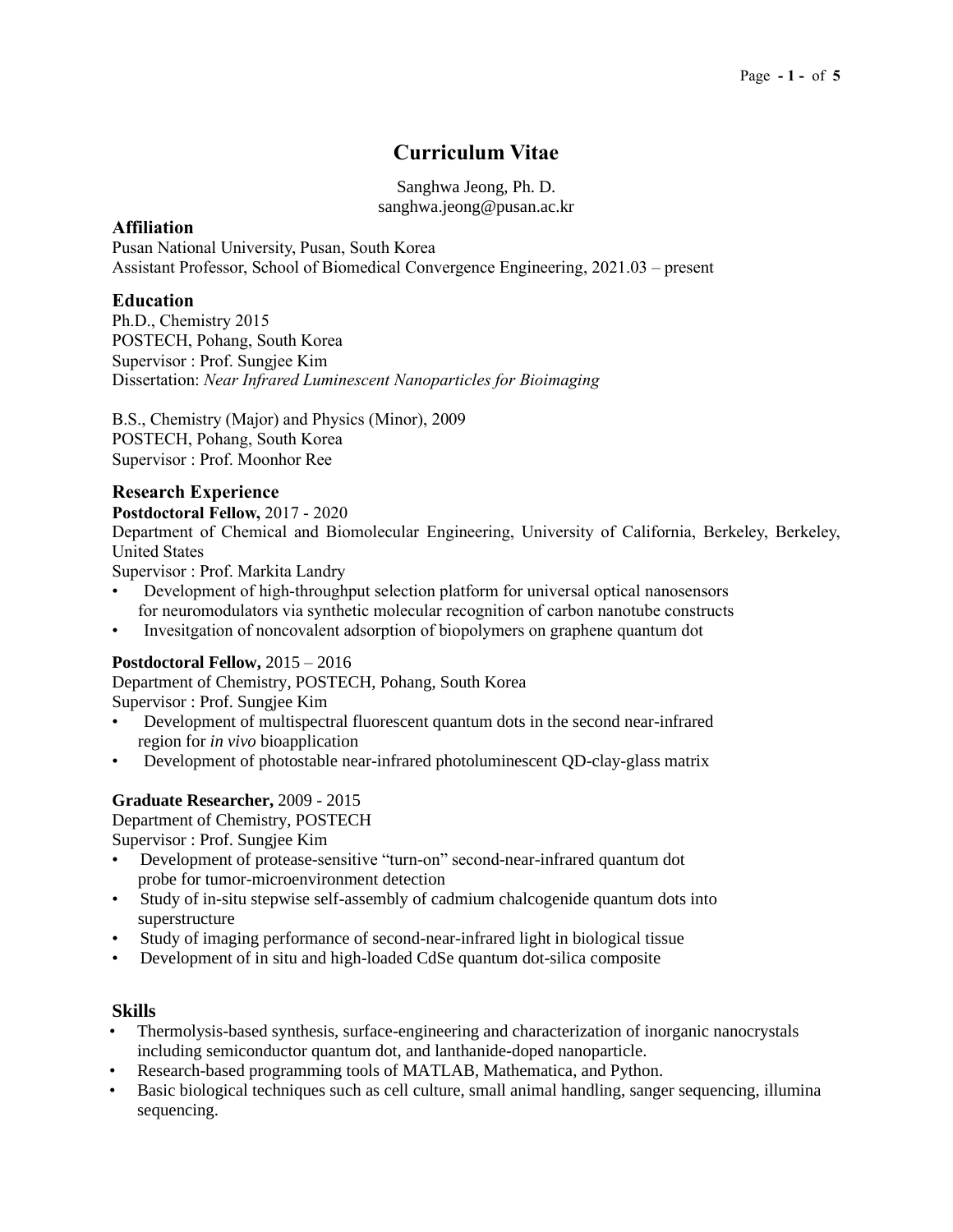#### **Publications**

- 1. Jackson, C. T.; **Jeong, S.**; Dorlhiac, G. F.; Landry, M. P., Advances in engineering near-infrared luminescent materials. *iScience* **2021**, 24 (3), 102156.
- 2. **Jeong, S.**; Grandio, E. G.; Navarro, N.; Pinals, R. L.; Ledesma, F.; Yang, D.; Landry, M. P., Extraction of Viral Nucleic Acids with Carbon Nanotubes Increases SARS-CoV-2 RT-qPCR Detection Sensitivity. *medRxiv* **2021**, 2021.01.22.20224675.
- 3. Pinals, R. L.; Ledesma, F.; Yang, D.; Navarro, N.; **Jeong, S.**; Pak, J.E.; Kuo, L.; Chuang, Y.C.; Cheng Y.W.; Sun, H.Y.; Landry, M.P. Rapid SARS-CoV-2 Detection by Carbon Nanotube-Based Near-Infrared Nanosensors. *medRxiv* **2020** DOI: 10.1002/anie.202008175
- 4. **Jeong, S.**; Doh, H.; Kim, S., Colloidal Second Near-Infrared-Emitting Mn-Doped Ag2S Quantum Dots. *ChemNanoMat* **2020**, 6, 538-541.
- 5. **Jeong, S.** † ; Pinals, R. † ; Dharmadhikari, B.; Song, H.; Kalluri, A.; Debnath, D.; Qi, W.; Ham, M.; Patra, P.; Landry, M.P., Graphene Quantum Dot Oxidation Governs Noncovalent Biopolymer Adsorption, *Sci. Rep.* **2020**, 10, 7074.
- 6. **Jeong, S.**; Yang, D.; Beyene, A.G.; O'Donnell, T.; Gest, A.; Navarro, N.; Sun, X.; Landry, M.P., High Throughput Evolution of Near Infrared Serotonin Nanosensors, *Sci. Adv.* **2019**, 5, 12, eaay3771.
- 7. Del Bonis-O'Donnell, J.T., Pinals, R., **Jeong, S.**, Thakrar, A., Wolfringer, R., Landry, M.P., Chemometric Approaches for Developing Infrared Nanosensors to Image Anthracyclines., *Biochemistry* **2018**, 58, 54-64.
- 8. Park, J.; Hwang, S.; **Jeong, S.**; Kim, S.; Bang, J.; Cho, S., Heterojunction area-controlled inorganic nanocrystal solar cells fabricated using supra-quantum dots, *ACS Appl. Mater. Interfaces* **2018**, 10, 50, 43768-43773.
- 9. **Jeong, S.**† ; Jung, Y.† ; Bok, S.; Ryu, Y.-M.; Lee, S.; Kim, Y.-E.; Song, J.; Kim, M.; Kim, S.-Y.; Ahn, G.- O.; Kim, S., Multiplexed In Vivo Imaging Using Size-Controlled Quantum Dots in the Second Nearinfrared Window, *Adv. Healthcare Mater.* **2018**, 7, 1800695. ( † equal contribution)
- 10. Han, S.; Beack, S.; **Jeong, S.**; Hwang, B. W.; Shin, M. H.; Kim, H.; Kim, S.; Hahn, S. K., Hyaluronate modified upconversion nanoparticles for near infrared light-triggered on–off tattoo systems, *RSC Adv.* **2017**, 7, 14805-14808.
- 11. **Jeong, S**.; Song, J.; Lee, W.; Ryu, Y. M.; Jung, Y.; Kim, S.-Y.; Kim, K.; Hong, S. C.; Myung, S. J.; Kim, S., Cancer-Microenvironment-Sensitive Activatable Quantum Dot Probe in the Second Near-Infrared Window, *Nano Lett.* **2017**, 17, 1378-1386.
- 12. Park, Y.<sup>†</sup>; Jeong, S.<sup>†</sup>; Kim, S., Medically Translatable Quantum Dots for Biosensing and Imaging, J. *Photochem. Photobiol. C* **2017**, 30, 51-70. († equal contribution)
- 13. **Jeong, S.**; Nguyen, H. N.; Hwang, S.; Kim, B.; Heo, J.; Kim, S., Preparation of Photostable Near Infrared Luminescent Glass with Quantum Dot-Layered Double Hydroxide Composites, *J. Mater. Chem. C* **2016**, 4, 8624-8627*.*
- 14. Park, J.<sup>†</sup>; Jeong, S.<sup>†</sup>; Bang, J.<sup>†</sup>; Kim, B.; Doh, H.; Cho, S.; Hwang, S.; Kim, S., Formation and Stepwise Self-assembly of Cadmium Chalcogenide Nanocrystals to Colloidal Supra-Quantum Dots and the Superlattices, *Chem. Mater.* **2016**, *28*, 5329-5335*.* ( † equal contribution)
- 15. Song, J.; Kim, J.; Hwang, S.; Jeon, M.; **Jeong, S.**; Kim, C.; Kim, S., "Smart" gold nanoparticles for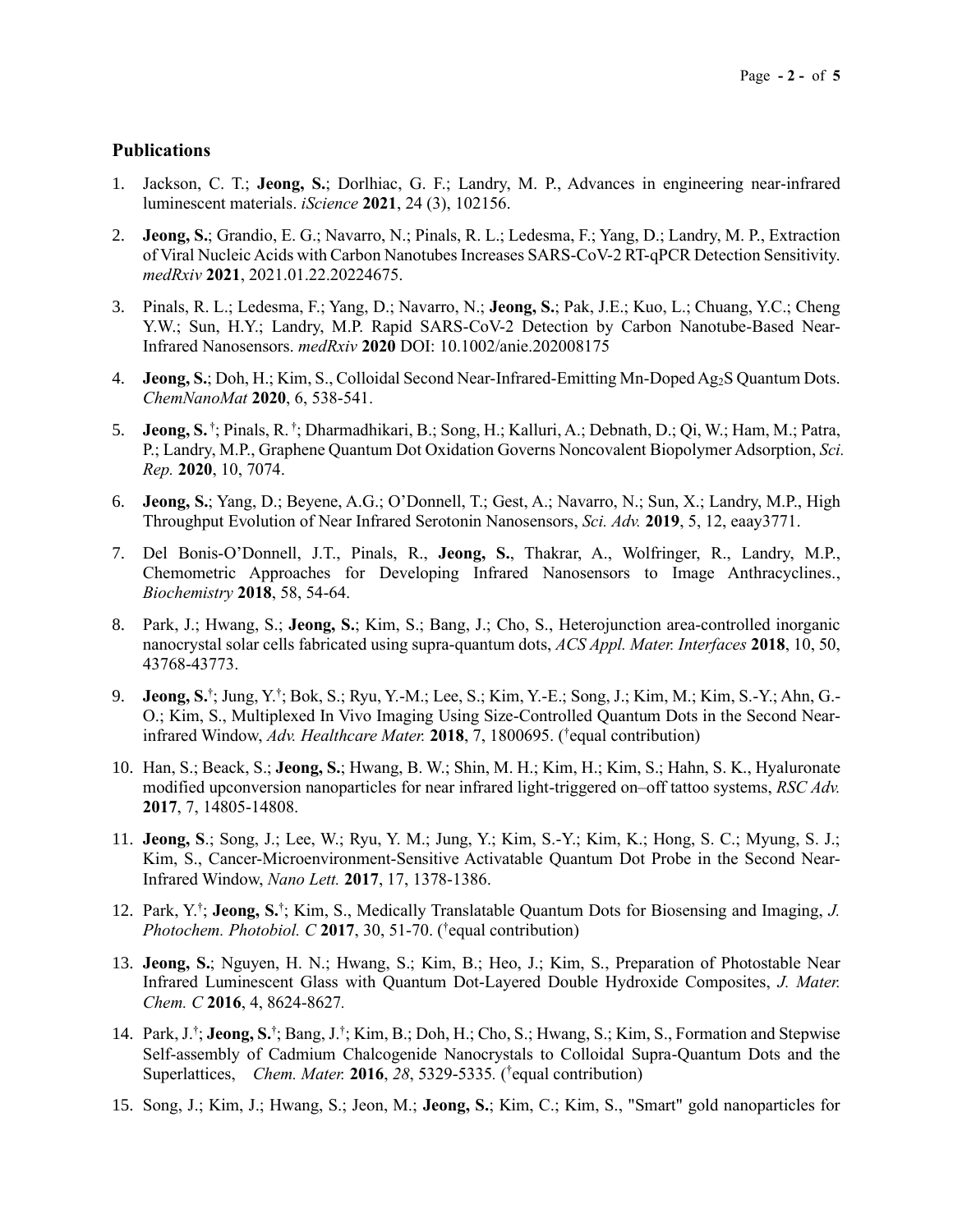photoacoustic imaging: an imaging contrast agent responsive to the cancer microenvironment and signal amplification via pH-induced aggregation, *Chem. Commun.* **2016**, 52, 8287-8290.

- 16. Cao, T. H.; Heo, J.; Kwon, Y. K.; **Jeong, S.**; Kim, S., Photoluminescence from PbS quantum dots and PbS/CdS core/shell quantum dots mixed with As2S<sup>3</sup> glass, *J. Non-Cryst. Solids* **2016**, 431, 76-78.
- 17. Jung, Y.; **Jeong, S.**; Nayoun, W.; Ahn, B.; Kwag, J.; Geol Kim, S.; Kim, S., Quantum dot imaging in the second near-infrared optical window: studies on reflectance fluorescence imaging depths by effective fluence rate and multiple image acquisition, *Journal of Biomedical Optics* **2015**, 20 (4), 046012-046012.
- 18. Yoo, J.; **Jeong, S.**; Kim, S.; Je, J. H., High performance stretchable nanowire UV-visible-NIR photodetector, *Adv. Mater.* **2015**, 27, 1712–1717.
- 19. Cho, S.; Jang, J.-W.; Park, J.; Jung, S.; **Jeong, S.**; Kwag, J.; Lee, J. S.; Kim, S., Facile fabrication of two-dimensional inorganic nanostructures and their conjugation to nanocrystals, *J. Mater. Chem. C* **2013**, 1, 4497-4504.
- 20. Cho, S.; Kwag, J.; **Jeong, S.**; Baek, Y.; Kim, S., Highly Fluorescent and Stable Quantum Dot-Polymer-Layered Double Hydroxide Composites, *Chem. Mater.* **2013**, 25 1071-1077.
- 21. Cho, S.<sup>†</sup>; Jung, S.<sup>†</sup>; Jeong, S.; Bang, J.; Park, J.; Park, Y.; Kim, S., Strategy for Synthesizing Quantum Dot-Layered Double Hydroxide Nanocomposites and Their Enhanced Photoluminescence and Photostability, *Langmuir* 2013, 29 (1) 441-447. (<sup>†</sup>equally contributed)
- 22. Nam, J.; Won, N.; Bang, J.; Jin, H.; Park, J.; Jung, S.; **Jung, S.**; Park, Y.; Kim, S., Surface engineering of inorganic nanoparticles for imaging and therapy, *Adv. Drug Del. Rev.* **2013**, 65 (5) 622–648.
- 23. Won, N.; **Jeong, S.**; Kim, K.; Kwag, J.; Park, J.; Kim, S. G.; Kim, S., Imaging Depths of Near-Infrared Quantum Dots in First and Second Optical Windows, *Mol. Imaging* **2012**, 11 (4) 338-52.
- 24. **Jeong, S.**; Won, N.; Lee, J.; Bang, J.; Yoo, J.; Kim, S. G.; Chang, J. A.; Kim, J.; Kim, S., Multiplexed near-infrared in vivo imaging complementarily using quantum dots and upconverting NaYF4:Yb3+,Tm3+ nanoparticles, *Chem. Commun.* **2011**, 47, 8022-8024.
- 25. **Jeong, S.**; Lee, J.; Nam, J.; Im, K.; Hur, J.; Park, J.-J.; Kim, J.-M.; Chon, B.; Joo, T.; Kim, S., One-Step Preparation of Strongly Luminescent and Highly Loaded CdSe Quantum Dot-Silica Films, *J. Phys. Chem. C* **2010**, 114(34), 14362-14367.

#### **Patents**

- 1. Ju Taek Nam, Na Youn Won, **Sanghwa Jeong**, Hyo Kyun Chung, Sungjee Kim, pH sensitive metal nanoparticle and preparation method, Patent No. WO2010002217 A3
- 2. Sungjee Kim, Seung ho Cho, Jung Heon Kwag, **Sanghwa Jeong**, Synthesis of quantum dot/polymer/layered-structure ceramic composite, Patent No. WO2014073814 A1
- 3. Kyu-hyun Im, No-kyoung Park, Jae-hyun Hur, Sung-Jee Kim, Ju-taek Nam, Seong-Ho Park, **Sanghwa Jeong**, Hydrogen peroxide sensitive metal nanoparticles, method for producing the same and hydrogen peroxide detection system comprising the same, Patent No. US20140065718 A1
- 4. Sung Jee Kim, **Sang Hwa Jeong**, Hyo Kyun Chung, Ju Taek Nam, Na Youn Won, pH Sensitive Metal Nanoparticle and Preparation Method, Patent No. US20110269170 A1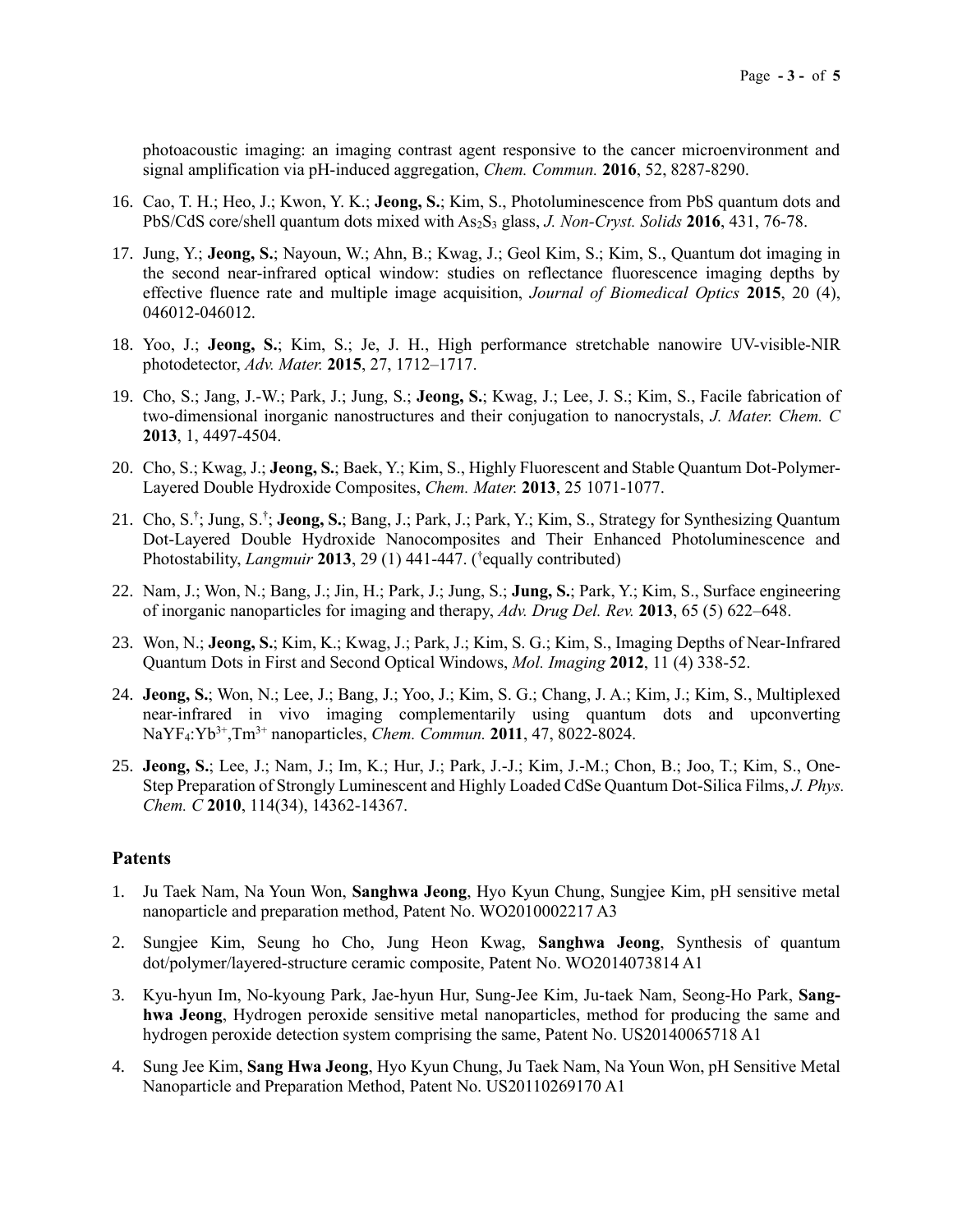- 5. Sung Jee Kim, **Sang Hwa Jeong**, Hyo Kyun Chung, Ju Taek Nam, Na Youn Won, pH sensitive metal nanoparticle and preparation method, Patent No. EP2308799 A2
- 6. 김성지, 정상화, 송재중, 이원석, 발광 조절이 가능한 반도체 양자점 복합체 및 그 제조 방법, Patent No. KR101945114B1
- 7. 김성지, 정상화, 송재중, 이원석, 발광 조절이 가능한 반도체 양자점 복합체 및 그 제조 방법, Patent No. 1020115660000
- 8. **Sanghwa Jeong**, Eduardo González Grandío, Markita Landry, Method for extracting viral nucleic acid using carbon nanotube. (invention disclosure)

#### **Awards & Scholarships**

| Hanhwa Travel Award at AIChE 2018                                    | 2018.10   |
|----------------------------------------------------------------------|-----------|
| QD2016-JACS Best Poster Award at QD2016                              | 2016.05   |
| Presidential Fellowship, Pohang University of Science and Technology | 2011-2014 |
| Best Teaching Assistant Award, Experimental Analytical Chemistry     | 2009.09   |
| The Presidential Science Scholarship, Korea Student Aid Foundation   | 2009-2011 |
| Bong-Whan Kim and Young-Soon Hong Scholarship                        | 2009.03   |
| National Science and Technology Scholarship                          | 2005-2009 |

#### **Academic Activities**

- 1. 2020 ACS Fall Meeting, 2020, Oral Presentation (virtual)
- 2. The 125th General Meeting of the Korean Chemical Society, 2020, Oral Presentation
- 3. Maryland DNA Nanotechnology Conference, 2019, Oral Presentation
- 4. 2019 MRS Fall Meeting, 2019, Oral Presentation
- 5. 16th US-Korea Nanotechnology Forum, 2019, Poster Presentation
- 6. 2018 AIChE Annual Meeting, 2018, Oral Presentation
- 7. The  $118<sup>th</sup>$  General Meeting of the Korean Chemical Society, 2016, Poster Presentation
- 8. 2016 IBS Conference on Supramolecular Chemistry, Poster Presentation
- 9. QD2016, 2016, Poster Presentation
- 10. The 116th General Meeting of the Korean Chemical Society, 2015, Oral Presentation
- 11. Pioneer NanoSeoul Forum, 2014, Poster Presentation
- 12. World Molecular Imaging Congress, 2014, Poster Presentation
- 13. Colloidal Semiconductor Nanocrystals, Gordon Conference, 2014, Poster Presentation
- 14. Nano Korea, 2012, Poster Presentation
- 15. Pioneer NanoSeoul Forum, 2011, Poster Presentation